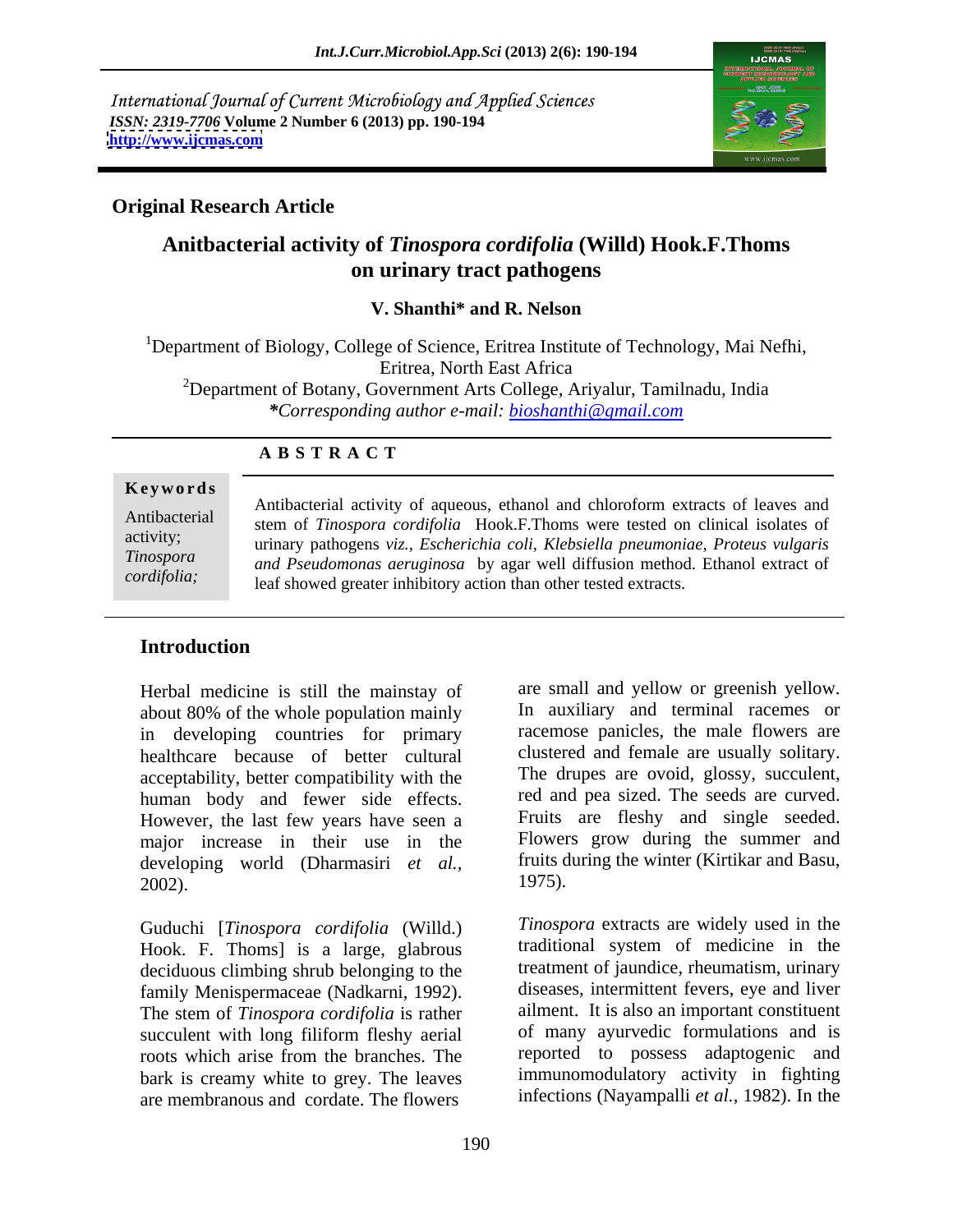Indian system it is known to increase the **Sterility checking** longevity and the bodies' resistance

# **Materials and Methods**

### **Collection of plants**

The young leaves and stem of *Tinospora cordifolia* were collected from 3-5 months Tamil Nadu, India, which receives a mean characterization and confirmed as annual rainfall ranging from 100 to 120 cm with an average temperature of 38°C. Proteus vulgaris and Pseudomonas<br>The pH of the garden soil was 7. The plant aeruginosa (Cappuccino and The pH of the garden soil was 7. The plant leaves and stem were washed thoroughly with tap water followed by sterile distilled water and shade dried at room temperature for 10-15 days. Standardization of inoculum (WHO

The organic constituents from dried plant (Leaf and Stem) material were obtained by incubated at  $37^{\circ}$ C until the culture equals continuously extracting the powdered material in soxhlet apparatus with ethanol: water  $(4:1)$  as organic solvent for 24 hours to 8 h. at 55**°**C until complete exhaustion of the material. After completion of extraction, the extracts were passed through Whatman No.1 filter paper and the filtrate was This turbidity standard was prepared by concentrated in vacuum rotary evanorator adding 0.5 ml of 0.04M BaCl<sub>2</sub> (1.175%) concentrated in vacuum rotary evaporator adding  $0.5$  ml of  $0.04M$  BaCl<sub>2</sub>  $(1.175\%$ at 60<sup>o</sup>C in order to reduce the volume.  $w/v$  BaCl<sub>2</sub>. 2H<sub>2</sub>0) to 99.5 ml of 0.3 N<br>The paste like extracts were stored in  $H_2SO_4$  (1% v/v) and was agitated on a The paste like extracts were stored in labelled screw capped bottles and kept in refrigerator at 4<sup>o</sup>C (Natarajan and Francis standard gave an optical density of 0.08 to<br>Xavier 2003) Likewise extracts were also 0.10 at 625 nm when tested in a Xavier, 2003). Likewise extracts were also prepared using the solvent Chloroform: water (4:1) and the aqueous extract was  $\blacksquare$  McFarland standard with 0.5 turbidity prepared using distilled water and corresponded to an inoculum of  $1x10^8$ prepared using distilled water and extracted at 100**°**C.

### **Sterility checking**

against various diseases (Bhat and Bhat, Prior to subjecting the extracts to 1996). antibacterial assay they were checked for sterility by inoculating on nutrient agar and incubating at 37**°**C.

### **Specimen cultures**

old healthy plant grown in Karaikudi, subjected to Microscopy and cultural Urine samples were collected from various hospitals in and around Pudukkottai, Tamilnadu,India. Microbes were isolated from the collected urine samples and were characterization and confirmed as *Escherichia coli, Klebsiella pneumoniae, Proteus vulgaris* and *Pseudomonas aeruginosa* (Cappuccino and Sherman,1996).The tested bacterial strains were used for further study.

### **Standardization of inoculum (WHO drug information, 1993)**

**Preparation of extracts** The nutrient broth was prepared and wellisolated colonies formed on a cultured agar plate were inoculated into it. It was <sup>o</sup>C until the culture equals or exceeds the turbidity of a 0.5 Mcfarland standard. The time usually required was 2 to  $8 \text{ h.}$ 

### **Preparation of McFarland solution**

This turbidity standard was prepared by adding  $0.5$  ml of  $0.04M$  BaCl<sub>2</sub>  $(1.175\%$  $w/v$  BaCl<sub>2</sub>. 2H<sub>2</sub>0) to 99.5 ml of 0.3 N  $H<sub>2</sub>SO<sub>4</sub>$  (1% v/v) and was agitated on a vortex mixer just before use. This turbidity standard gave an optical density of 0.08 to 0.10 at 625 nm when tested in a spectrophotometer with 1.cm light path. A McFarland standard with 0.5 turbidity corresponded to an inoculum of  $1x10<sup>8</sup>$ 8 CFU/ml.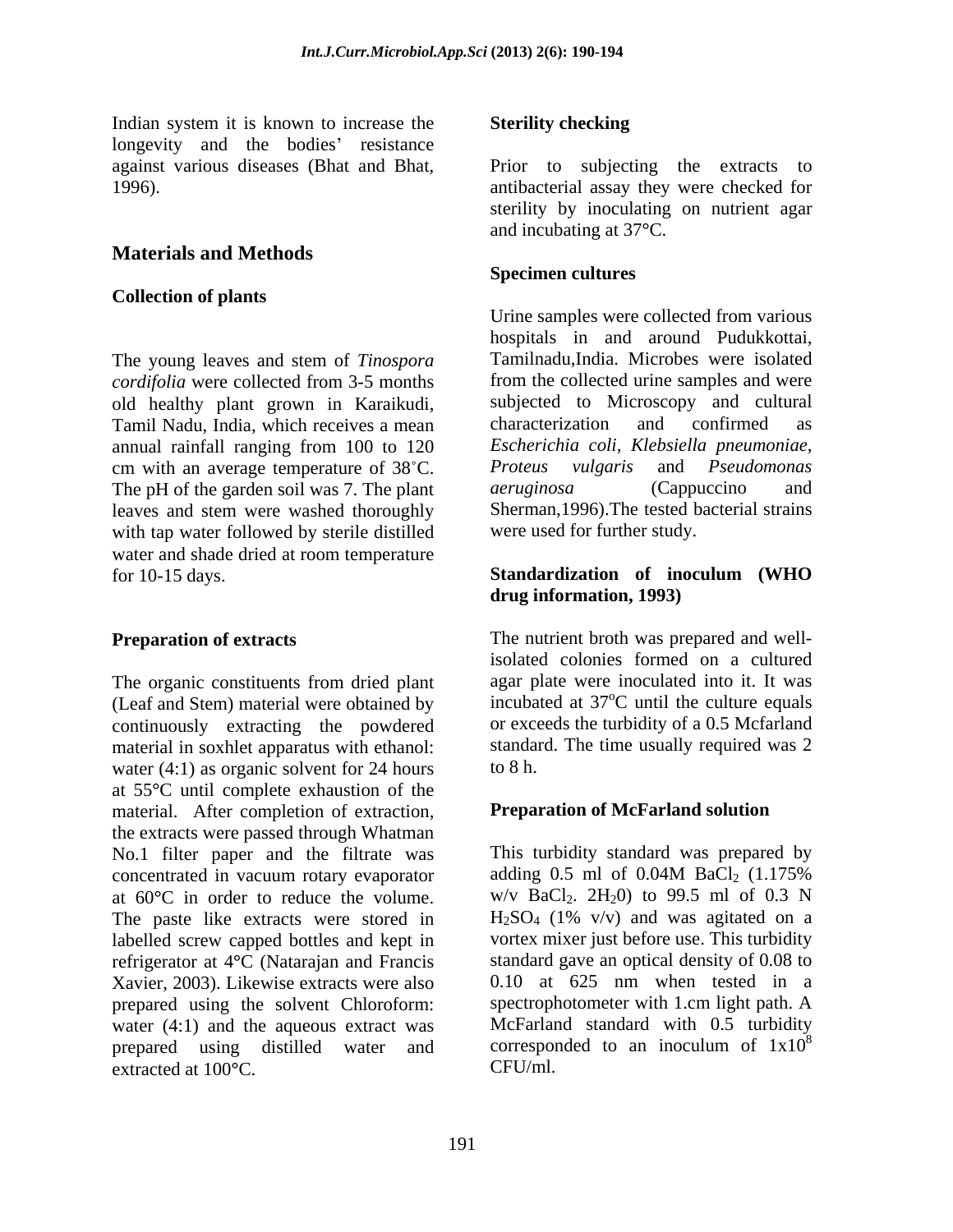Antibacterial activity of ethanol extracts of gastro intestinal tract infection, systemic stem and leaf of *T. cordifolia* were carried infections, bacteremia and variety of out by Agar well diffusion method (Perez *et al*., 1990) using Mueller Hinton Agar medium against the bacterial strains under In the present study aqueous, ethanol and study. Broth cultures of bacterial strains acetone extracts of leaves and stem of were swabbed over Mueller Hinton Agar *Tinospora cordifolia* Hook. F. Thoms medium using sterile cotton swab and were tested on clinical isolates of urinary wells were made using sterile well cutter pathogens under study. The pathogens (6mm). Extracts of varying concentrations of 200, 300, and 400  $\mu$ g/ml solvent were aseptically transferred to the wells separately and incubated at  $37^{\circ}$ C for 24 In recent years there is an increasing ethanol and chloroform.

In the present investigation ethanol extract of leaf of *Tinospora cordifolia* has shown maximum inhibitory activity against major problem in South Africa in 1977.<br>
Klebsiella pneumoniae followed by This situation, coupled with the *Klebsiella pneumoniae* followed by This situation, coupled with the Resudences acruainess while the undesirable side effects of certain Chloroform extract of leaf showed antibiotics and the emergence of *pneumoniae* and *Pseudomonas aeruginosa* but it has only poor effect against *E.coli* 2001). This has forced scientists to search<br>(Table 1) Ethanol extract of stam also for new antimicrobial substances from showed maximum inhibitory activity against *Klebsiella pneumoniae* while it was moderate against all the other tested maximum zone of inhibition against *Pseudomonas aeruginosa* and moderate inhibition was observed against *Klebsiella pneumoniae* and *E.coli* (Table 2)*.* Aqueous extracts of both leaf and stem showed poor<br>inhibitory activity against all the tested showed greater activity than chloroform inhibitory activity against all the tested pathogens. *Proteus vulgaris* showed resistance to all the tested extracts.

Agar well diffusion method The clinical conditions caused by urinary pathogens include urinary tract infection, nosocomial infections.

> acetone extracts of leaves and stem of were sensitive to all the extracts of the plant used (Table. 1).

hours and the diameter of inhibition zone incidence of multiple resistances in human was recorded. Control wells were pathogenic microorganisms. This is maintained with sterile distilled water, largely due to the indiscriminate use of **Result and Discussion**  infectious diseases. The number of *Pseudomonas aeruginosa* while the moderate activity against *Klebsiella*  (Table 1). Ethanol extract of stem also to the new antimicrobial substances from pathogen except *Proteus vulgaris*. Shown that higher plants represent a<br>Chloroform extracts of stem showed botential source of novel antibiotic pathogenic microorganisms. This is commercial antimicrobial drugs commonly employed in treatment of resistant strains of microbial pathogen is growing since penicillin resistance and multi resistance in pneumococcci caused a major problem in South Africa in 1977. This situation, coupled with the undesirable side effects of certain antibiotics and the emergence of uncommon infections are a serious medical problem (Marchese and Shito, 2001). This has forced scientists to search for new antimicrobial substances from various sources like the medicinal plants. The screening of plant extracts and plant products for antimicrobial activity has shown that higher plants represent a potential source of novel antibiotic protypes (Afolayan 2003).

> In the present study aqueous and organic extracts showed different results. Among the organic extracts ethanol extracts showed greater activity than chloroform extracts. This is because of most of the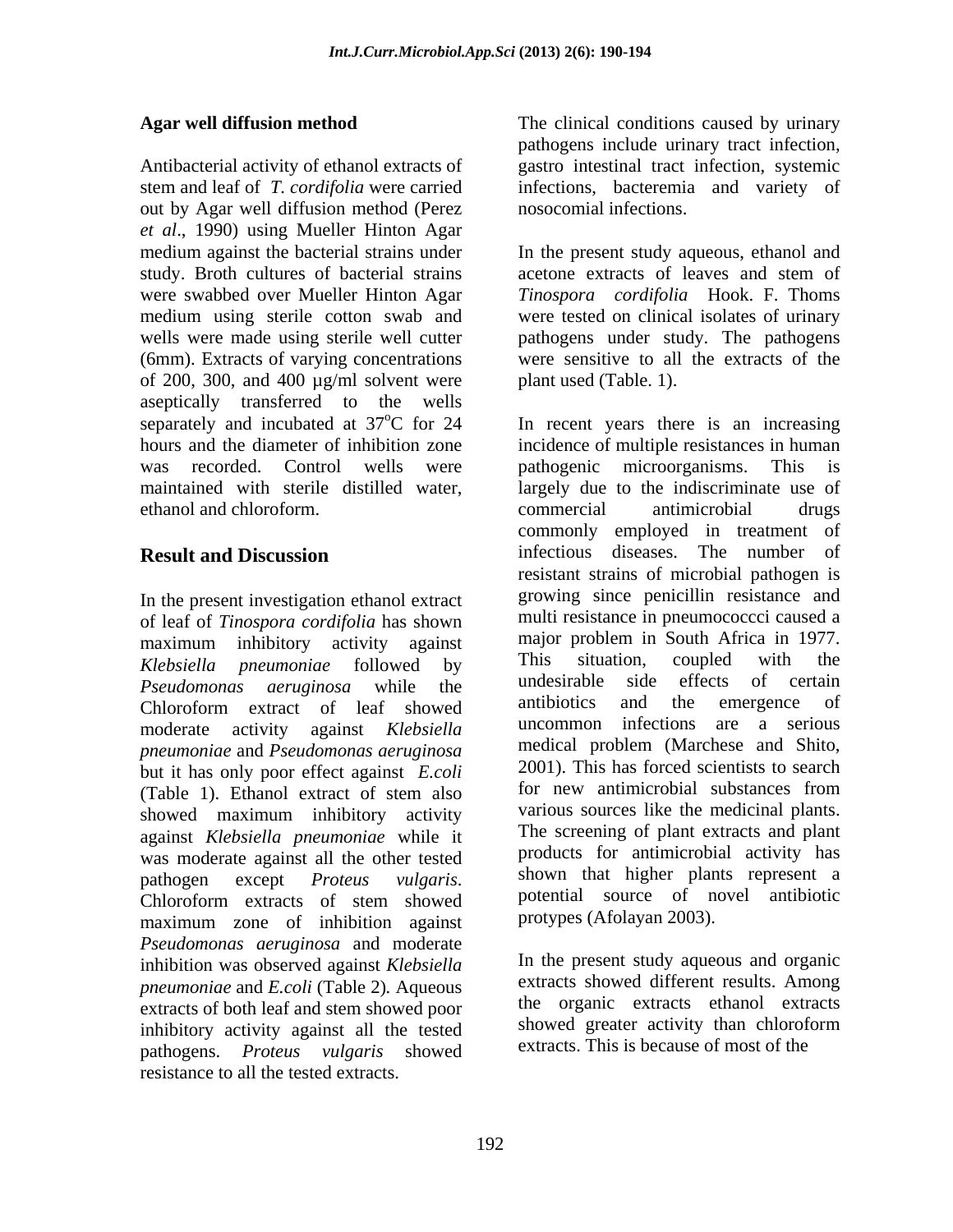|                              |     | Diameter of Zone of inhibition in mm          |     |  |                                      |     |                                                           |              |      |
|------------------------------|-----|-----------------------------------------------|-----|--|--------------------------------------|-----|-----------------------------------------------------------|--------------|------|
| Name of the<br>microorganism |     | Aqueous Extract<br>(Concentration in $\mu$ g) |     |  | Chloroform Extract   Ethanol Extract |     | $\int$ (Concentration in μg) $\int$ (Concentration in μg) |              |      |
|                              | 200 | 300                                           |     |  | 300                                  |     |                                                           | 300          | 400  |
| Escherichia coli             |     |                                               |     |  |                                      | ◡.  |                                                           |              | 1.0  |
| Klebsiella pneumonia         |     | 2.0                                           |     |  | 3.0                                  | 5.0 | 6.0                                                       | $\lambda$ .U | 12.0 |
| Proteus vulgaris             |     |                                               |     |  |                                      |     |                                                           |              |      |
| Pseudomonas                  |     | 0.3                                           | 0.5 |  | 5.0                                  | J.J | 5.0                                                       | $6.0$        | 9.0  |
| aeruginosa                   |     |                                               |     |  |                                      |     |                                                           |              |      |

# **Table.1** Antimicrobial Activity of leaf extract of *Tinospora cordifolia*

| Table.2 Antimicrobial Activity of Stem extract of Tinospora cordifolia |  |  |
|------------------------------------------------------------------------|--|--|
|------------------------------------------------------------------------|--|--|

|                       |     |                        |                            |                                     |                    |                            | Diameter of Zone of inhibition in mm |                        |                            |  |
|-----------------------|-----|------------------------|----------------------------|-------------------------------------|--------------------|----------------------------|--------------------------------------|------------------------|----------------------------|--|
|                       |     | <b>Aqueous Extract</b> |                            |                                     | Chloroform Extract |                            |                                      | <b>Ethanol Extract</b> |                            |  |
| Name of the           |     |                        | (Concentration in $\mu$ g) |                                     |                    | (Concentration in $\mu$ g) |                                      |                        | (Concentration in $\mu$ g) |  |
| microorganism         | 200 |                        | 300 400                    | 200                                 | 300                | $\mid$ 400                 | 200                                  | 300                    | $\vert$ 400                |  |
| Escherichia coli      |     | $\sim$                 |                            | 0.2                                 | 0.3                |                            | U.S                                  |                        |                            |  |
| Klebsiella pneumoniae |     | $\sim$ .               | $+.0$                      | 20 <sup>o</sup><br>3.0 <sub>1</sub> | 5.0                | 8.0                        | v.v                                  | 11.0                   | 15.0                       |  |
| Proteus vulgaris      |     |                        |                            |                                     |                    |                            |                                      |                        |                            |  |
| Pseudomonas           |     | 2.0                    | 5.0                        | 3.0                                 | 5.0                | 6.0                        | 6.0                                  |                        | 12.0                       |  |
| aeruginosa            |     |                        |                            |                                     |                    |                            |                                      |                        |                            |  |

antibacterial active principles can be extracted through the solvent ethanol. Similar findings were drawn by Krishna et Afolayan, A.J., 2003. Extracts from the *al.,* (1997). Comparing the stem and leaf extracts of *Tinospora cordifolia,* stem extracts were effective against tested

A number of different active principles including alkaloid (berberine), bitter Cappuccino, J.G., and Sherman, N. 1996. compounds tinosporin, tinosporic acid, Microbiology: A Laboratory Manual. tinosporal, essential oil and a mixture of  $4<sup>th</sup>$  ed. The Benjamin Cummings fatty acids have been identified as Publishing Company, San Francisco. contributing to the observed medicinal pp.59-471 effects in *Tinospora cordifolia* (Wealth of Dharmasiri, M.G., W.D. Ratnasooriya and

Further studies need to be undertaken leaves and stems of *Anisomeless indica*  regarding toxicity,safety and absorption pattern of the active ingredients of this plant.

# **References**

- Afolayan, A.J., 2003. Extracts from the shoots of *Arctotis artotoides* inhibit the growth the bacteria and fungi. Pharm. Biol. 41: 22 0 25.
- bacterial strains. Bhatt AD and Bhatt, N.S., 1996. Indigenous drugs and liver disease. Ind. J. Gasteroenterol.  $15:63-67$ .
	- Cappuccino, J.G., and Sherman, N. 1996.<br>Microbiology: A Laboratory Manual.<br>4<sup>th</sup> ed. The Benjamin Cummings pp.59-471
- India, 1989). Thabrew M.J. 2002. Antiinflammatory activity a decoction of at preflowring and flowering stages. Pharmaceutical Biol.  $40:433-439$ .